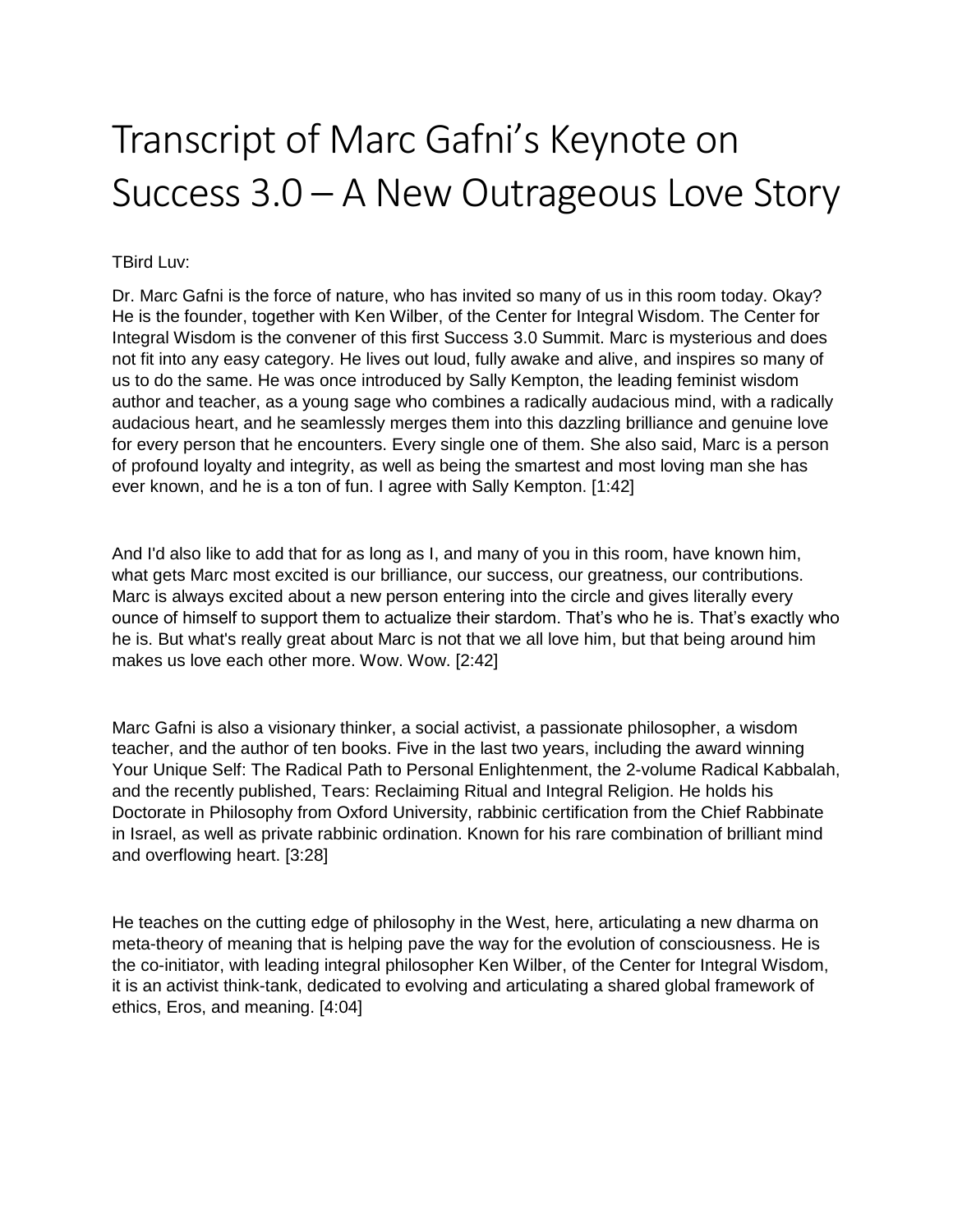The Center is chaired by John Mackey and co-chaired by Kate Maloney. He is a great friend, a colleague and a beloved teacher to many of us in this room. Let's give a big warm welcome to Dr. Marc Gafni. (Applause)

## [4:30]

Marc Gafni:

Awesome! Awesome! Yo! Getting introduced by Tanya is like a highpoint in life, you can quit afterwards. (Laughter) There's really no place else that you could get. Yo! So, I'm thinking about a couple of things now, one is I can't talk in a jacket, but I told Kate I'd wear it, so I wore it up, so now I wore it, and now I'm taking it off, so I'm kind of—we're good. (Laughter) I hope that's okay. Okay. Where is the clock thing? Over there. Okay, good. [5:14]

So I want to kind of emerge out of what John said this morning and John's talk, and this talk, and Ken's talk tomorrow morning, are what we're calling framework talks. To try and kind of create a framework, you know, for the conversation. We need a pivoting point. You know I talked before about Archimedes, who said, give me a lever, give me a place to stand, give me a pivot, and I will change the world. And Success—Success 3.0 is our pivot. And what we're saying is we need a new story when all the other stories have been de-storied. [6:08]

When we live in a postmodern context that says that the only grand narrative is that there are no grand narratives. And that anyone who tries to articulate a grand narrative is viewed as being somehow regressive, the Blue level that John talked about. Right? That level of traditional consciousness. They've got—they've got grand stories. Rick Warren's got a grand story. They've got a narrative. But we're like, we don't do the narrative thing. Right? Our grand narrative is that there is no grand narrative. [6:37]

But what happens is, we then live without a story. We live in a de-storied universe. I have some very good friends who recently moved to Memphis, Tennessee and they have a daughter, and they just put their daughter in preschool. And their daughter goes to a fundamentalist Baptist, beautiful preschool, and these two people are clearly kind of postmodern kind of consciousness, deep believers in science, skeptics. And I said to them, I can't believe it, like Jan, like Tim, why—why are you sending your daughter to like a Baptist school? And they said, well she comes home, and she's got like a story. And initially we tried to show her that the story that she had was wrong, and then we looked at each other and we realized we didn't have a better story to give her. And so we're sending her there. [7:21]

Like wow! What does that mean, that we don't have a better story? What does it mean that in the progressive world we're so lost in our uncertainties—which are wonderful. Our uncertainties are fantastic and beautiful because they are challenging the dogmatic certainties that took us so long to break out of—but then where is our certainty? Where's our dance between certainty and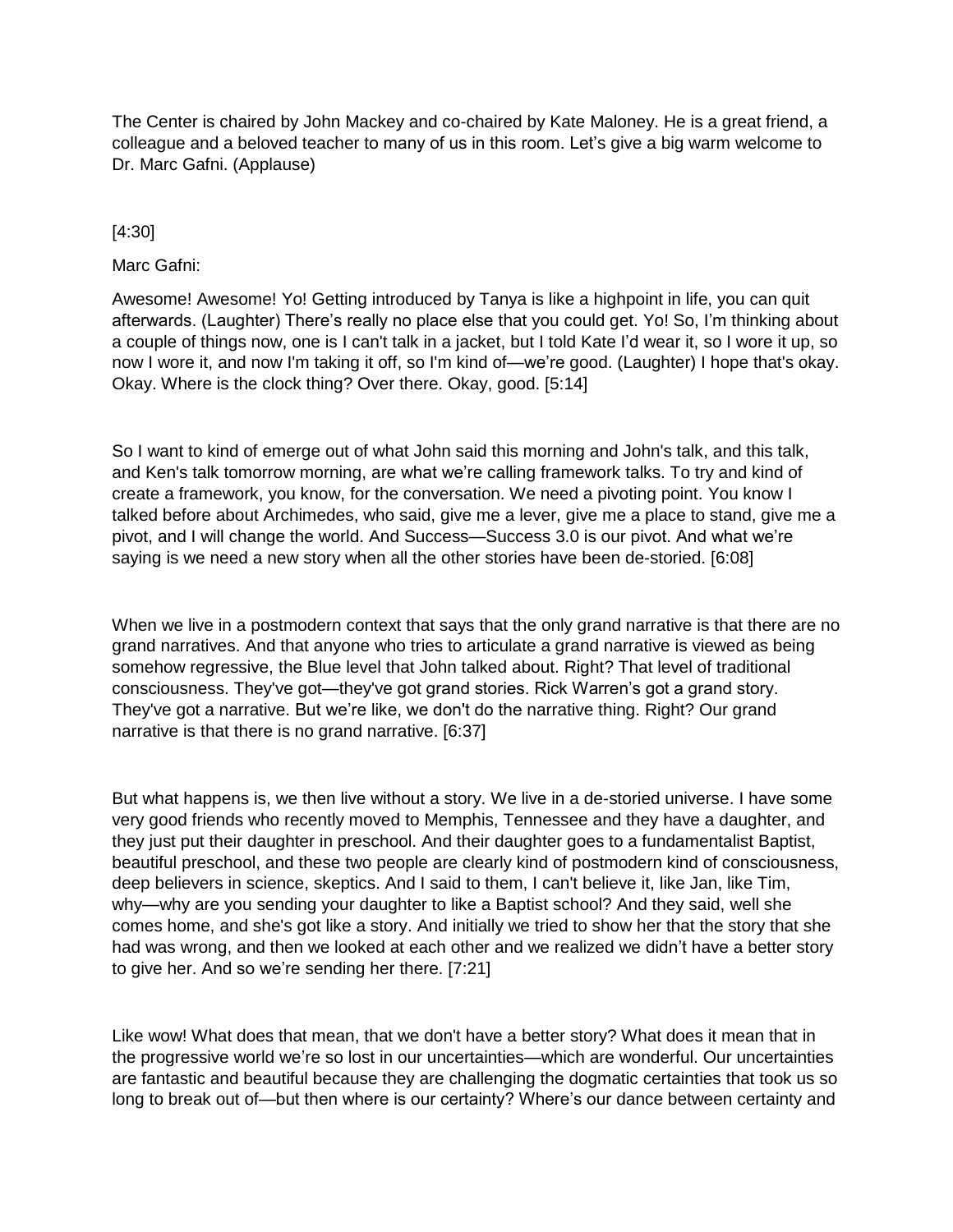uncertainty? Where are the certainties that we stand for, that we live for, that we die for, that we're radically committed to? And so we've got this understanding that we have to articulate a new story. [7:57]

We need a new success story. We need a new love story. We need a new outrageous love story. And so we want to try and do structurally, poetically, evocatively, shamanically, right, is to articulate, right, in these days, right, this new story. Now my tradition—my original native tradition—is Hasidic Kabbalistic and my teacher is the Baal Shem Tov, the Master of the Good Name, who founded the Hasidic movement that came out of the Carpathian Mountains. [8:28]

And in that lineage we tell this story about stories. Apparently when the Baal Shem Tov, the Master of the Good Name, was confronted with a challenge, he would go to a certain place in the forest, and he would light a fire, and he would say words, and it would somehow be okay. When he died, his lineage receiver, the Maggid of Mezritch, would go, right, to that same place in the story, and he would light a fire, but he didn't know the words, but it was enough. And the crisis would be averted. [8:56]

And then when his student, Levi Yitzchak of Berditchev, would face a crisis, he would go to the place in the forest, but he didn't how to light the fire, he didn't have the words but he at least at the right place, and it was enough. And when his student, Moshe Leib of Sasov, was confronted again with a crisis, he didn't know where to go in the forest, and he didn't know how to light the fire, and he didn't have the words. But he said, you know, at least—at least I can tell the story. [9:18]

Right? But we've forgotten the story. But we've lost the narrative thread. And when we lose the narrative thread—when we can't find Ariadne's thread—we can't actually avoid the crisis. We live in a world in which everybody's talking to each other. Everyone's engaged, we're virtually interconnected, but we don't have a shared story. We don't have an articulate realization that that which unites us, is so much greater than that which divides us. [9:46]

We don't have a set of certainties that link together the best of physics, and the best of economics, and the best of the different great traditions, and the best of ethnomethodology. We don't have a view that tells a grand renaissance story. Actually, we oppose and undermine any attempt to tell a story. We've forgotten the story. But not only have we forgotten, my friends, in some deep sense, we've forgotten that we've forgotten. Can you feel that? [10:12]

But when we've forgotten that we've forgotten, there's no way to remember. And so one of the initiating energies of this Summit is to at least remember that we've forgotten. But what happens is, when we remember that we've forgotten, what we try and do is, we try and make a regressive move. Alright, so my friend who is now not well, and I send a major blessing—I've enjoyed the hours I spent with him, Huston Smith. Right? He's an important thinker, talks about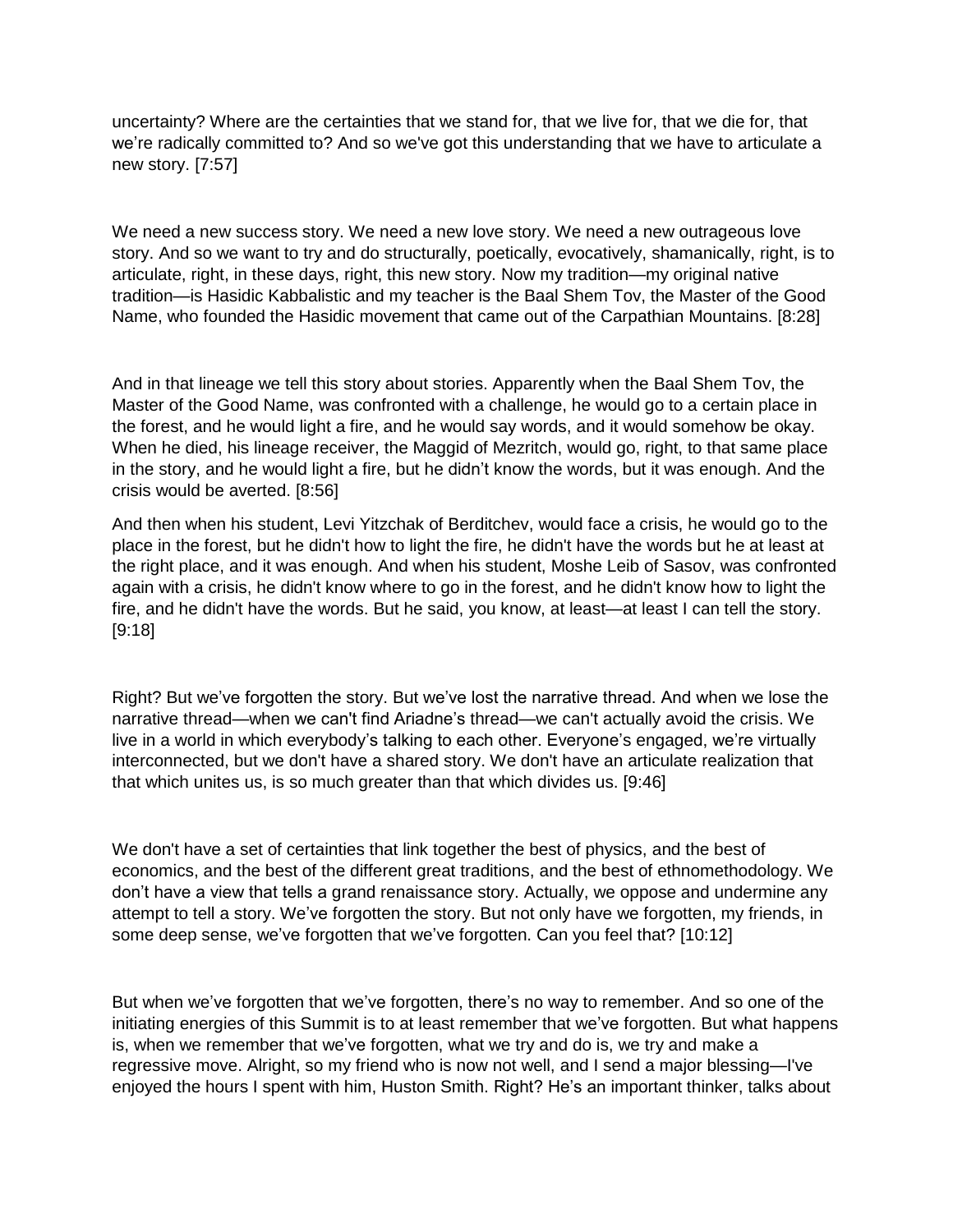the Perennial Philosophy. Let's go back to those great Perennial truths shared by all the great traditions. [10:45]

That's good. That's important. We need to evolve conscious and take those deep truths from the great traditions with us, but if we just go backwards, right, we're making a regressive move. Because those great traditions had deep truths to share but they were also ethnocentric. They were also homophobic. They were also about a shamanism that cared only about the local community. Right? They were actually lacking any sense of radical individual, irreducible human rights. They had complete different understanding of sexuality and love that we do. [11:16]

So actually we don't want to go back just to the— to the old story. We need sense to recover the old story, to take the best of the old story with us, to reweave the narrative. We need to also recover, right, a memory of the future. I want to just ask you to feel into that. Hope is a memory of the future. Right? [11:36]

Success 3.0 is a memory of the future. And if we know anything from trauma therapy today we'll talk about that with Alanis this afternoon a little bit, Alanis Morissette—we know that if you don't recover memory, you can't get past old trauma. But you've got to recover memory not just of past, you've got to recover memory of the future. And when we recover memory of the past and the future together, then we weave, right, a new story. [11:58]

And so, what we'd like to do here, right, at this place that we're calling Success 3.0, is to weave a new story. Right? To weave a new narrative. Right? To be able to tell that story, and that story in order for it to work, has to bring with it, has to take with it, has to integrate the best of the premodern world, the best of the whole traditional world that John described whether that was Purple animistic-tribal, whether it was Red power, right, whether it was the Blue color which is the traditional great religions. We need that energy because an Integral vision incorporates that energy. [12:35]

We don't say, oh my God, that's a—that's a crazy idea, you know, spirits. So we started with a kind of shamanism here because this is Second Tier shamanism. Let's bring shamanism back to the table. Right? Let's reclaim the best of that Blue ethic, that—the best of that traditional ethic. We need to—it's got to be part of the table. We need the best of modernity. We need the best of Orange and all of its values. We need the best of postmodernism that understands context and cultural prisms that we need to see through. [12:59]

We need a story that incorporates, the success story, right, a love story—an outrageous love story—that incorporates the best of the pre-modern world, the best of the modern world, the best of the postmodern world. That incorporates all the levels of consciousness that John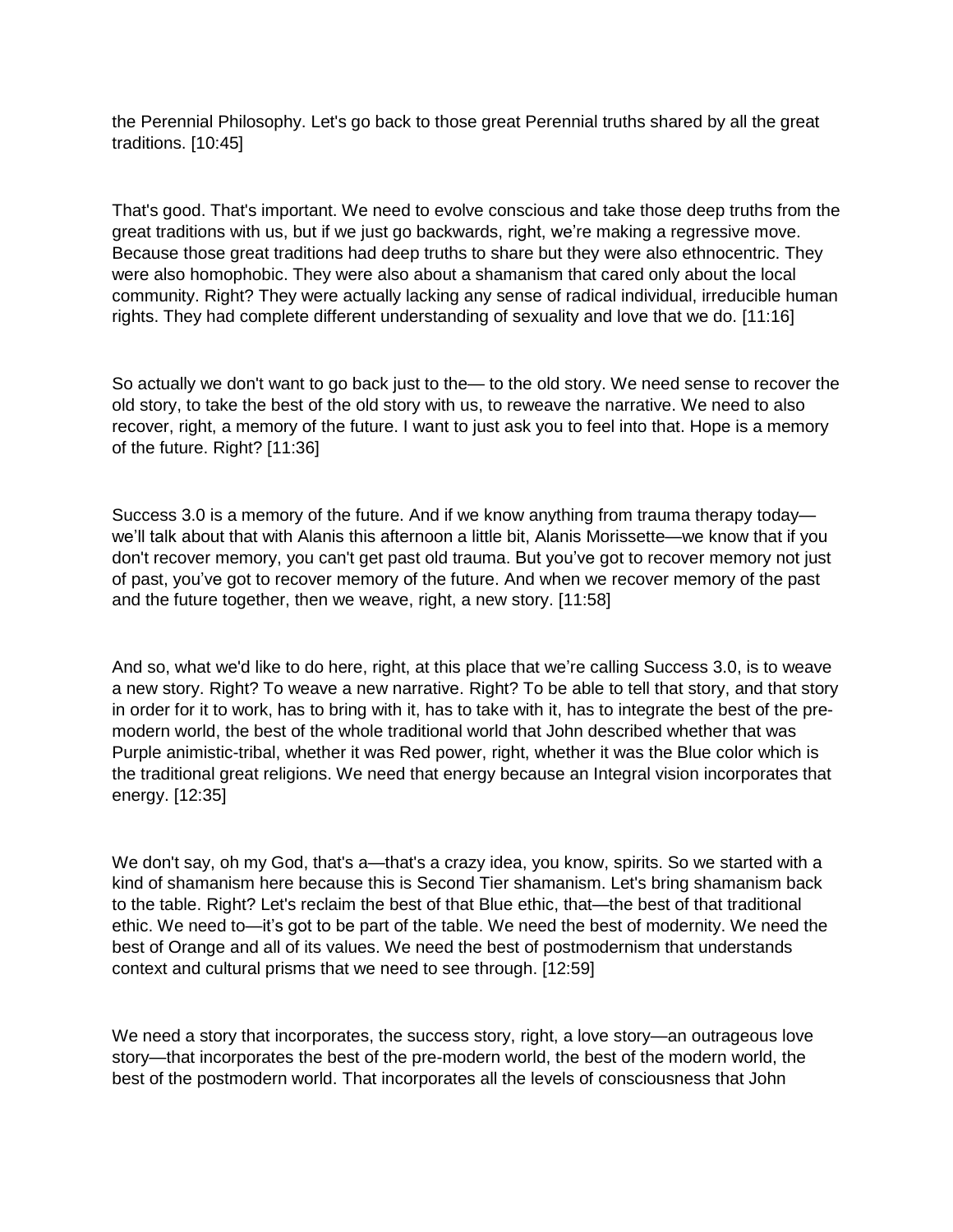described in a new story that's simple. But not First simplicity, Second simplicity. You get the difference? [13:24]

First simplicity: really simple, no questions. Then you engage all the complexity: level two. Then you hit level three, which is Second simplicity, it's clear. Steve Jobs' interface with culture. Elegant, beautiful, clear, six words. Right? There were Four Noble Truths in Buddhism. Right? There were Ten Commandments. There were Six Principles of Islam. If we're taking a responsibility for the evolution of consciousness and culture, we need to get over that Green level fear of articulating a grand narrative. [13:51]

Now, our grand narrative is not dogmatic. It's a post-dogmatic narrative. It's an evolving narrative. It's going to change every year, but it's a narrative. It's a story. It's an evolving narrative rooted in the best possible vision we have, integrating everything we know, holding the mystery. Completely on our knees. Right? On our knees in devotion before the uncertainty, holding all the uncertainty, but claiming the power of our certainties. [14:15]

And being able to articulate that narrative in a way that's clear, it's short, and yet it's evocative, right, it brings forth an entire world space. So I want to kind of suggest to you, right, emerging from this space, and I've spoken to fifty of you on the phone, who're making presentations, and we talked about it, and this emerges from twenty-five years of thought among a group of us. Right? A simple, right, elegant, six-word, right, success narrative. Success 3.0. [14:44]

So Success 3.0, it's got to answer a couple of questions. It's got to answer, A: Who are you? That's the big question: "who are you?" "Who am I?" It's the Ramana Maharshi, in the great traditions of Kashmir Shaivism, would always have people sit with each other and look at each other and say, "Who are you?" No, but who are you for real? Who are you? So we've got to answer the question of "who are you." [15:09]

Two: we've got to answer a second question. The second question is: are we willing to play a larger game? I want just to invite you, invite myself, to feel what that feels like in your body. Right? Are you willing to play a larger game? Are you willing to be, are we willing to be, extraordinary? Are we willing to be utterly humble and radically audacious? Are we willing to participate in the evolution of consciousness? Are we willing to participate in the evolution of love? [15:36]

So this new narrative, whatever it is, that we're going to try to articulate now, in these few minutes, has to answer those questions: who are you? Who am I? Are we willing to play a larger game? Are we willing to play the largest game there is? And are we willing to participate in the evolution of consciousness, which is, right, the evolution of love. [15:55]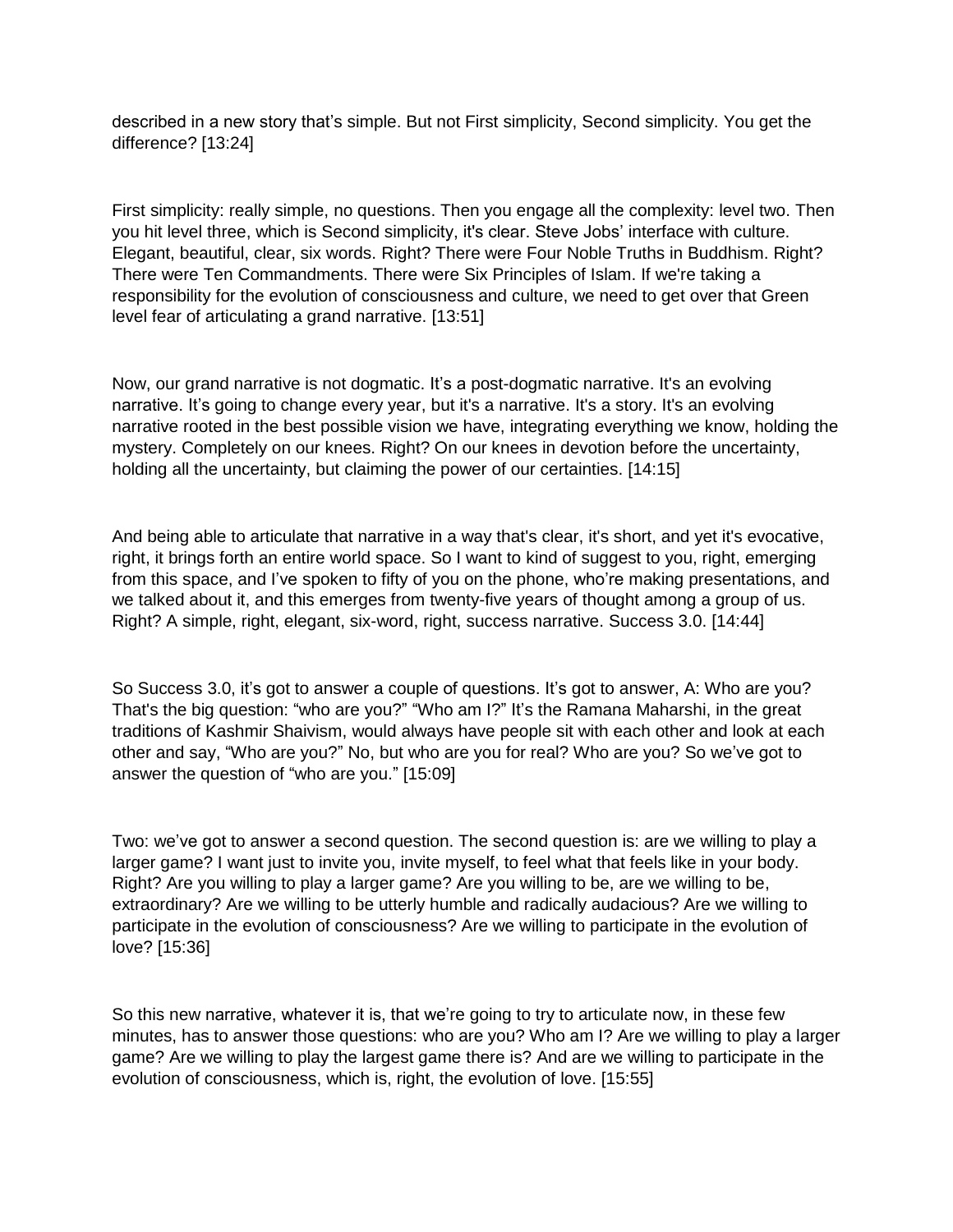So here's a vision of the story, six words: Wake up, Grow up, Show up. Timothy Leary tried it once in a different version, right: tune in, turn on, drop out. (Laughter) But he was actually saying the same thing. Right? But we're going to actually up-level, we're going to evolve it. Right? Wake up, Grow up, Show up. And let's play. Okay, so give me a drum roll in the house, so we know we're alive and well. (Cheering, clapping, and drum roll.) Give me a drum roll! Give me a drum roll! Give me some energy! Good morning, Vietnam! And blessings to Robin Williams. Oh, my God. Blessings. Good morning, Vietnam! Let's go. [16:30]

Wake up. What does "wake up" mean? Are you with me? Wake up, wake up. What does "wake up" mean? "Wake up" means, right, that we were asleep. Now this "wake up" idea is the best of traditional systems of thought. It's in Buddhism. It's in Kabbalah. It's in Sufism. Right? It's in, you know, every possible version of mystical Christianity. It's in Taoism. It's the best of the premodern world. The best of the Perennial Philosophy. It's a deep, powerful technology that's actually gotten lost, right, in our story. [17:02]

So let's start by reclaiming "waking up" in our story. So what does "wake up" mean? In the exterior level—which I'm not going to talk about today—you can wake up through studying systems theory. I spoke yesterday with my good friend—a good friend of a lot of people in this room, you know, Barbara a good friend of yours—Ervin Laszlo. Right? He's a great studier of system theory, and is working with us now at the Center. [17:23]

So if you know systems theory, you know that there is no separation. The idea that there's actually a part that's separate from the larger whole, is a myth. And systems theory scientifically, gorgeously, explodes the myth of separation. Right? The myth of a skin-encapsulated ego. But it explodes it on the exterior level. Right? Systems theory says all "its," all objects in the world, are connected. But if we go deeper than systems theory, if we go to the inside. Right? The inside of the inside, to the interiors that John referred to, we actually get to something which is called "enlightenment." [17:59]

And let's talk about enlightenment. But let's talk about not enlightenment in Nepal, or a backstreet in Jerusalem, or in some monastery somewhere. Let's talk about what I want to call the "democratization" of enlightenment. Can you feel that word? The "democratization" of enlightenment. Now if we had talked about the democratization of governance, right, a thousand years ago, you'd get burned at the stake. The notion, a thousand years ago, that you would actually vote for your elected representative, and let alone that women would vote. 120 years ago, that was absurd. [18:28]

Women didn't vote any place in the world. So democratization of governance was an utter absurdity until consciousness evolved, and now every 7-year old knows that the democratization of governance is actually the best option we have today for governance. So a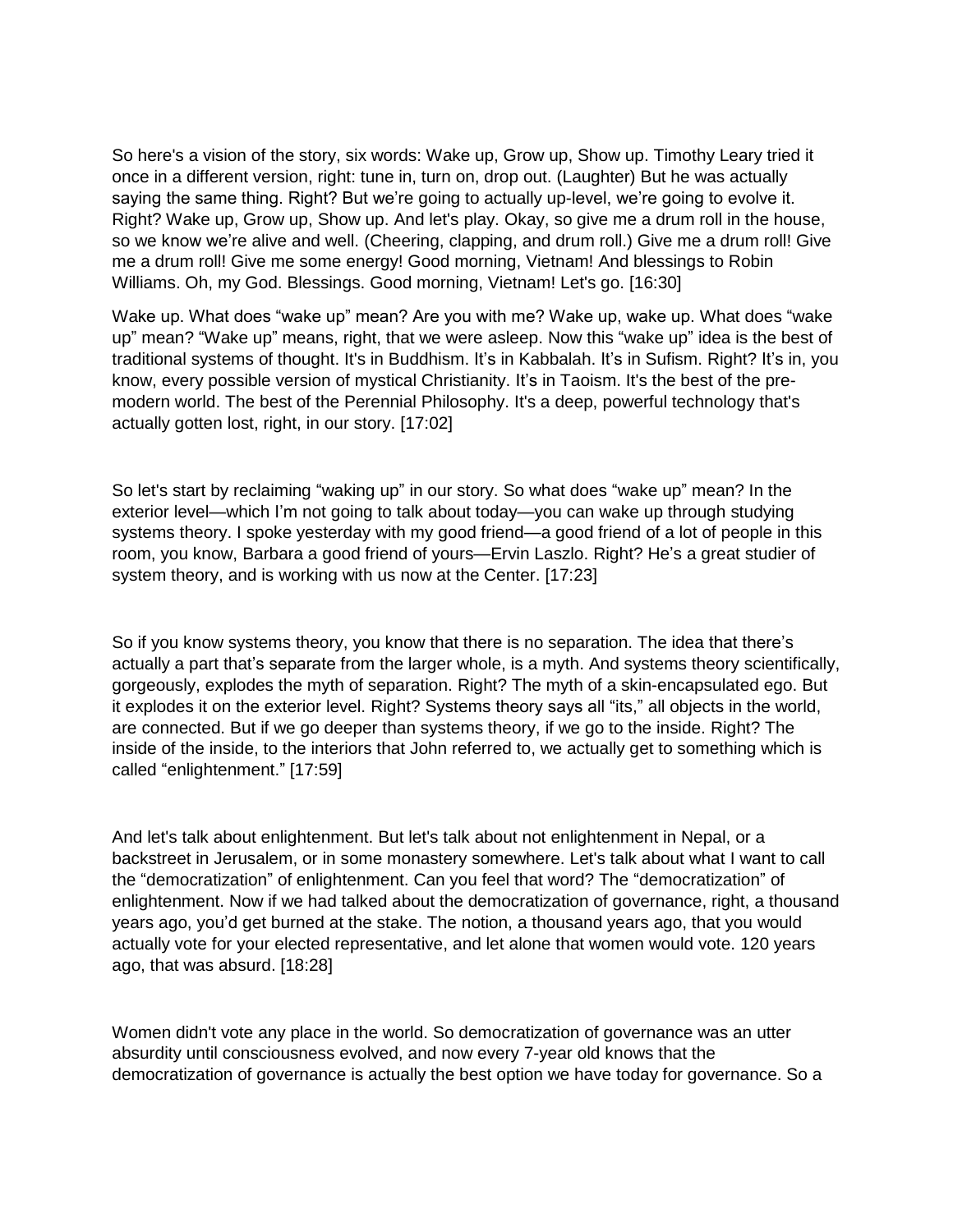thousand years ago, two thousand years ago, Buddha didn't know it, and now a 10-year old knows it. What's that called? (Audience response) Right? It's wild. You get it? [18:49]

That's called the evolution of consciousness. It's the evolution of love. People are participating in the game in a bigger way. So let's take the next step. What if we talk about the democratization of enlightenment? So to talk about that, we need to get a little hit on what's enlightenment. So I want to give you three words. Enlightenment is not being perfect. Right? Enlightenment is a particular line of development. But what enlightenment is, at its core is, three words: enlightenment is sanity. To be sane. That's all it means. It's a really simple idea. To be enlightened, is to be sane. [19:28]

Now, to really get this, let's just dive in for a second. What I'm about to suggest is not a dogma. There's no dogma in this room. This is empirical, spiritual science. What Habermas, the greatest living philosopher alive today, pointed out was, validating something through its own interior criteria. Meaning if we do are doing science, the eye of the scientist, we use scientific method. Right? If we are doing mathematics logic, right, we use the eye of the mind. Science, the eye of the senses. If we're wanting to know the interiors, if we want to know the interior face of the cosmos, we do experiments. Just like we do in science.

We do an experiment, we do it again, we repeat the experiment. Groups of people fulfill the experiment, we gather the results of the experiment, we compare the results, right, in the best peer review journals, and then if everything matches up, and we've got double-blind experiments happening all over the world. And we draw conclusions, that's called valid knowing in the realm of interiors. [20:21]

So what I'm about to suggest to you is not a dogma of any religion, this is the best collection in the last 70 years of the best experiments of spirit done empirically by every great system of knowing in the world, that for the first time in history, we've now collected. Which is kind of a shocking piece of information. This is the forgotten truth that we have to reclaim, right, in the "wake up" category. And the truth is, we are not separate. It's just not true. [20:49]

The truth is that if I tell you, "Hey, you know, my name is John Mackey. No, no, it's true, actually. Please don't laugh. Okay, please? Okay, my name is actually John Mackey, and, you know, I've got this awesome wife, Debra," this is getting exciting! (Laughter) "You know, I've got a store, Whole Foods down there in Austin." And if I keep talking for about six or seven minutes, and at some point you think, oh, my God, he actually believes that? So oh my God, the guy is crazy, he's insane. We knew he was controversial, we didn't know he was insane, okay? (Laughter) [21:21]

Like, oh my God! Right? Like oh my God! Right? He's crazy because what does sanity mean? Sanity means to know my true identity. Right? Sanity means I know my true nature, I know my true identity. So if I think I'm John Mackey, I'm crazy. DSM. Classical category. Don't know my true identity. Got it? Now watch for a second, it's complete stunning. The actual mistake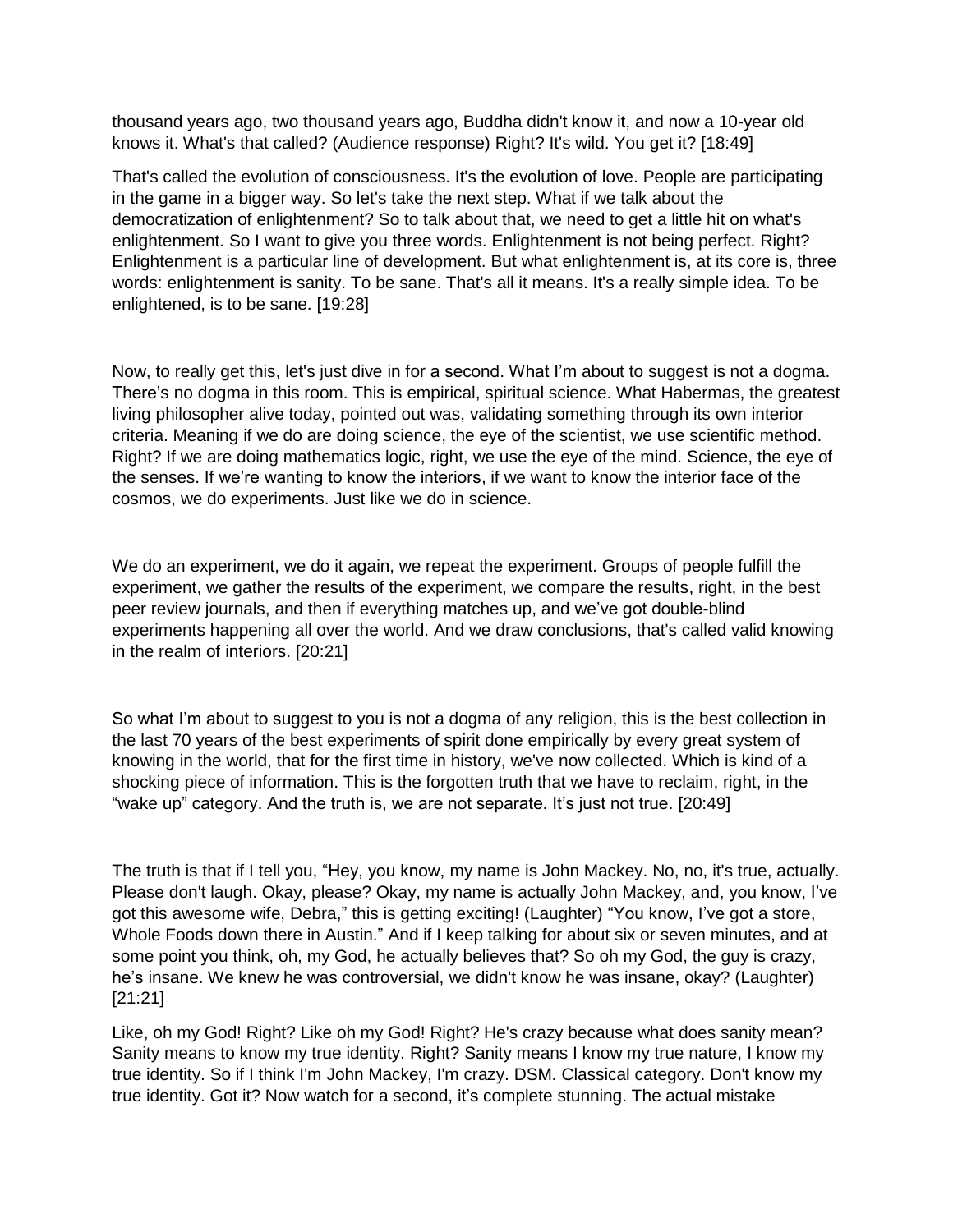between Gafni and Mackey, he is better looking, you know, he's run a couple of more grocery stores than I have. But basically two guys, roughly the same age, you know, I mean whatever a couple of details. Right? That's a small mistake, relatively, to the mistake of thinking that I'm just a separate self. [21:56]

The mistake of believing that I'm merely a separate self, and I'm not a True Self. If the total number of True Selves is one. The singular that has no plural. And that that's actually the best known we have based on the greatest experiments of spirit that every single person in this room can do independently and verify. To know that I'm indivisible from the larger, seamless code of the universe, and it's all moving through me. That I'm connected to it all, that I could have all of the power, and all of the gorgeousness, and all of the love, and all of the energy of reality pouring through me. And that everything I do effects everything in every moment of time. And there is no separation. Separation is a radical myth. Right? Not to know that, right, to have the mistaken identity of being a separate self and not a True Self is insanity. It's totally, absolutely, wildly insane. [22:43]

So the first principle of Success 3.0 is, "wake up": from separate self to True Self. Right? From ego to essence. Right? Wake up. And waking up, not as the province of the elite. Let's talk for the first time in history, not of a democratization merely of governance, let's talk about the democratization of enlightenment. That enlightenment is a necessary possibility. A full option for every human being and, actually, only if we evolve consciousness in that way and put that into culture do we begin to create the possibility for the evolution of consciousness that's going to allow us to engage, right, the challenges that are with us on the planet that John alluded to earlier. That's "wake up." Wake up. So give me a drum roll for "wake up." (Drumming and cheering.) Give me a drum roll wake up. Wake up! A total wake up drum roll. Give me a drum roll. Here we go, we're waking up. Wake up! Okay. [23:37]

The problem is, it's not going to get us there. Not going to get us there. It's not enough. Right? One of John's exemplars was Osama bin Laden, I think, right? Osama bin Laden. Osama bin Laden, I tell you a deal, that dude is teaching at Esalen. I mean, he's got—look at those eyes. Did you ever see those eyes? I mean, he gives an awesome spiritual seminar. I mean, he's got transmission. Right? He's awake. Right? I mean, he's completely kind of committed. He's willing to sacrifice everything. Right? He's got, he's got it tied in, right, to the Shakti they call it in Hinduism, of the whole story. Right? So Osama bin Laden, he's actually woken up and yet this dude, who is woken up, kind of took down the World Trade Center, right, one day, and 3,000 people—3,500 people died that day, and he thought that was super cool. So what happened? Okay? [24:26]

Now, I'm not demonizing in particular Osama bin Laden, right, 'cause I know in Boulder, if you demonize Osama bin Laden, you're in trouble, because everybody's got a perspective. (Some laughter) But I've got this weird idea that taking down World Trade Centers isn't cool. Just that's an idea. It's a hierarchical idea. I'm acknowledging and I'm owning it. (Some laughter) It's not a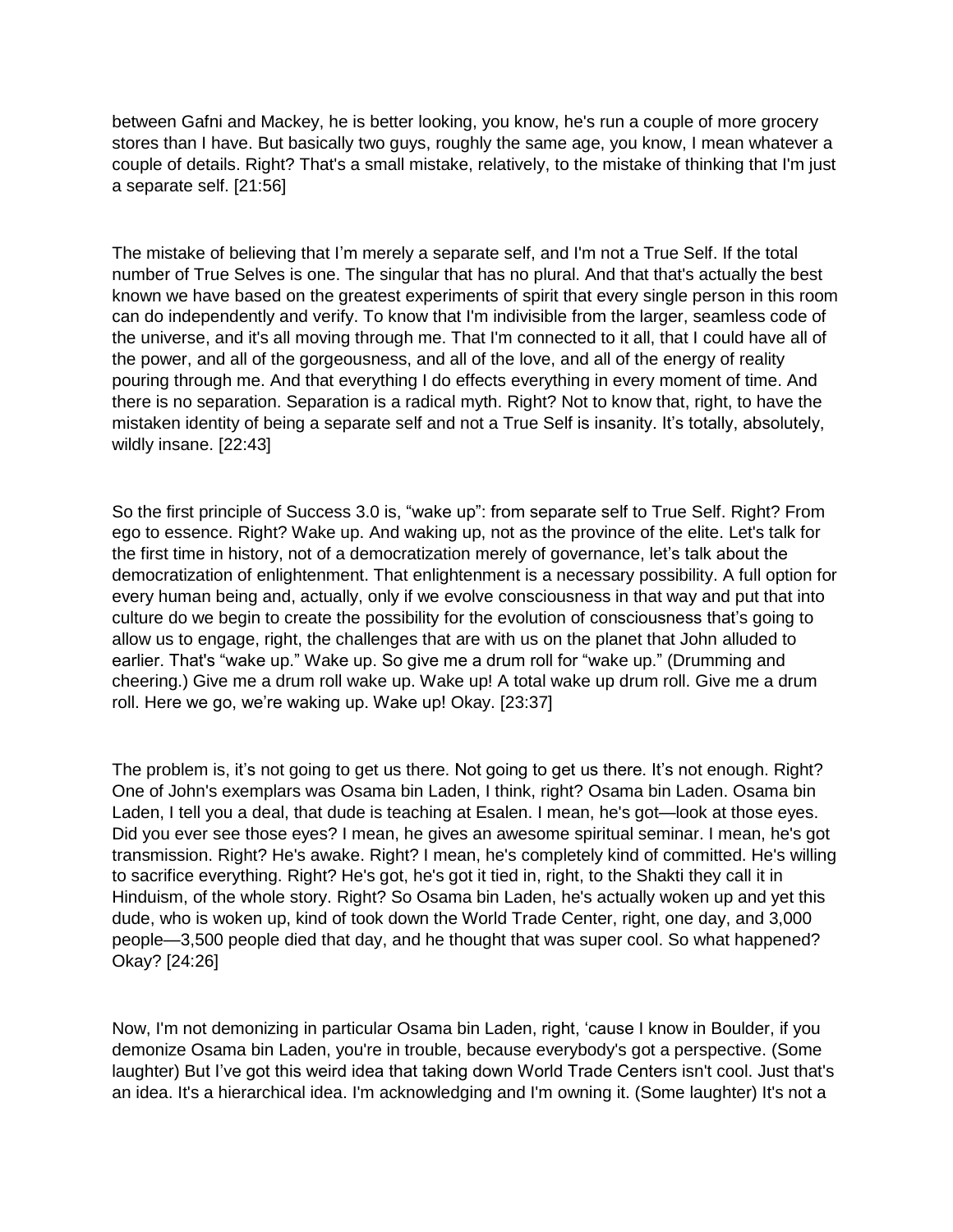good thing to do, okay? So here we go. So what did Osama bin Laden do? He woke up, but he didn't grow up. Get it? So you wake up, but when you wake up, your experience of waking up is refracted, your state of consciousness, waking up, is refracted through a prism. That's the postmodern insight. It's refracted through the glasses you're wearing. And those glasses will interpret your experience for you. [25:11]

So, you think, I've woken up. You know, you've woke up, but then that experience of waking up gets interpreted. And that interpretation is the whole story. So John, right, talked about—his entire talk was in some sense about growing up. Right, growing up to higher and higher structure stages of consciousness. Let me just kind of give you a simpler, kind of 2-minute version of it, that's actually recapitulating exactly what John said. [25:34]

I can be egocentric. I mean, I've got a felt sense of love for me and my peeps. Right? Me and my survival clan; felt sense of love. I can really feel love for them, that's egocentric. I can be ethnocentric: I've got a felt sense of love, care, and concern, right, for me and my tribe. I'm into my tribe and you see that kind of coming through in sports. All of a sudden I'm radically committed to my sports team. Right? So this kind of sense of, right, ethnocentric: my people, my tribe, my church. Right? I can be world-centric: I've got an actual sense of felt love, care, and concern, right, not only for my tribe but for every human being on the face of planet. [26:12]

Or, I can be, right, cosmocentric: I'm identified not only a felt sense of love, care, and concern with every, right, human being on the face of planet but with all beings, matter, animate, right, the whole thing up and down. Right? The entire story, Gaia, everything. Right? I'm identified, it was me, I started the Big Bang. I take responsibility for the whole thing, right, because where could you have been at the Big Bang other than right there? (Laughter) So who could've done it but you, right? Of course! Okay, so wow! [26:40]

So, look at that. Those are structure stages of consciousness: egocentric, ethnocentric, worldcentric, right, cosmocentric. So if I wake up, Osama bin Laden, and I wake up to ethnocentric consciousness, and my fundamentalist interpretation of the beautiful religion of Islam, but my fundamentalist interpretation is "Dar Al Harb" and "Dar Al Islam," the "nation of the sword" and the "nation of Islam," then anyone outside of my ethnocentric circle of love, care, and concern can be taken down. So I've woken up and haven't grown up. [27:13]

So the single most important thing we can do after waking up, is actually growing up, so that our wake up experience, right, is interpreted through a prism of higher and higher levels of consciousness. So we got "wake up," we got "grow up." Do you see why they're both needed? Wake up .Grow up. One without the other doesn't work. Big drum roll for "grow up!" Grow it up! Drum roll. (Cheering and drumming) Drum roll for growing up! I don't hear a drum roll in the house! Give me a drum roll! Okay. [27:37]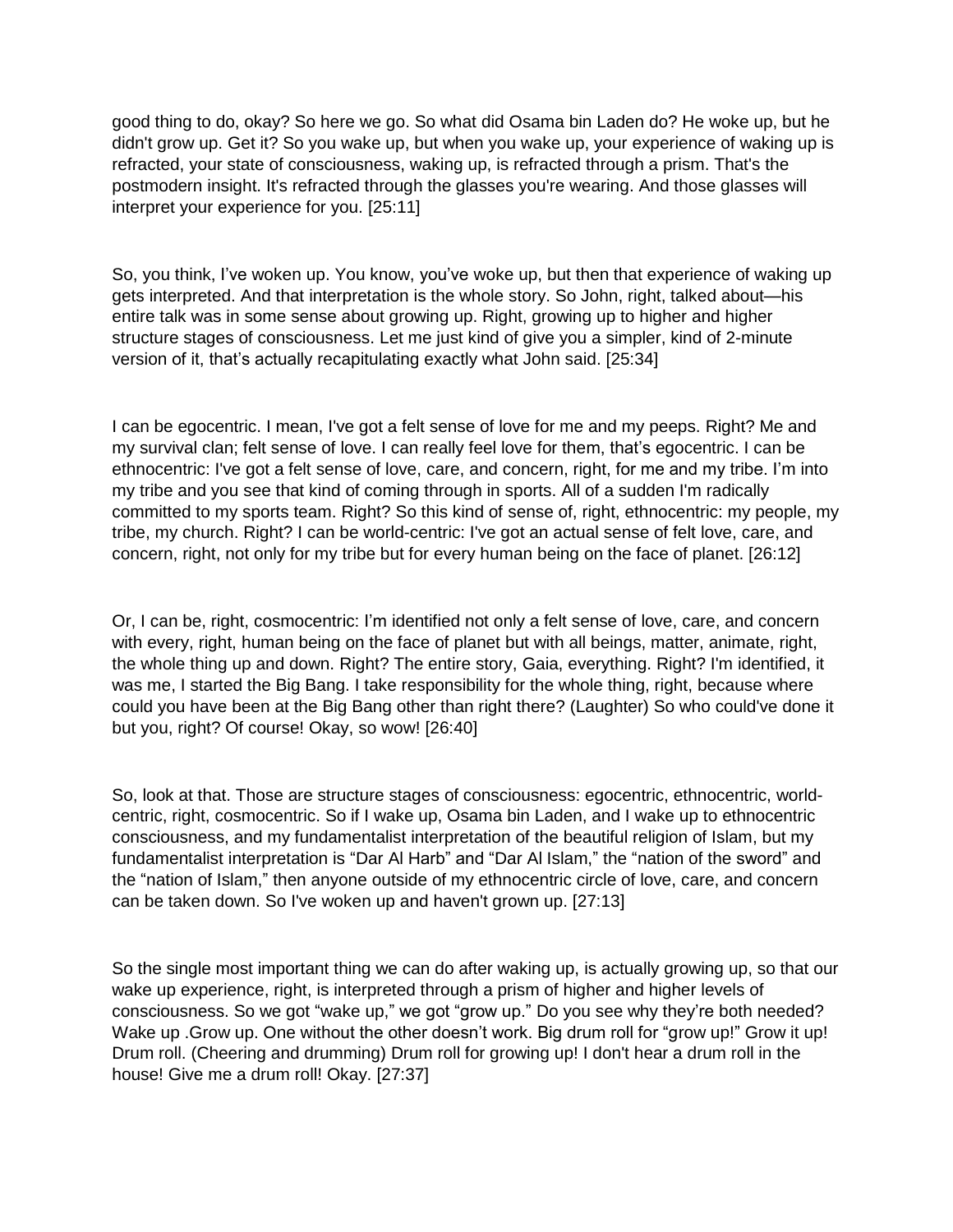Now, we come to core of it. And the core of it is "show up." "Show up." Wake up, grow up, and show up. Now here's the deal. You know this enlightenment thing we talked about, wake up? Did you ever notice that it's kind of not catching on in the mainstream? (Some laughter) If you've ever written a book, right, I've written a few, there's a bunch of—lots and lots of books in this room. If you put "enlightenment" on the cover of your book, right, your publisher tells you: "you're going to lose three-quarters of your sales, that's a kind of fringe thing, that's not mainstream. [28:06]

Talk about success, that's good." Right, right? "'Enlightenment?' Can't talk about that. It's kind of a fringe, strange phenomena they talk about in those places." Right? So why is that? I mean, if enlightenment is so good—we market candy bars better than we market enlightenment. But if enlightenment is so good, right, so good, like you get all the power, and all the love, and it's coming through you, and you're connected to everything, and you throw Prozac away, and you're part of the story, and it's—it's happening big time. Yes, wake up! Good morning, Vietnam! (Some laughter) Why can't we—why can't we sell that? Right? Why—why can't we market that? [28:36]

And the answer is, the enlightenment teachers tell us, we're awesome, they're my best friends, and I was one of them for many, many years. Right? We tell—well, you're stuck in your ego. You're stuck in that sense of being a self. Right? You gotta get to no self. Right? And if you could just get out of your ego, it would be okay. Well, maybe, but probably not. Right? Actually there's something flawed in the enlightenment teaching itself that we actually need to evolve, right, to make this teaching not a pre-modern teaching. Right? Not merely an old traditional teaching, but a teaching which is actually integral. We need to evolve enlightenment itself. [29:12]

And come to the following realization, it's a power realization. Why don't people want to get enlightened? Because the truth is, no one wants to be part of the One. Because when I say, hey, wake up and be part of the One—let's just be honest for a second, okay, just between us, right—no one's listening. That's sucks! (Laughter) Right? Because what happens, when you become part of the One, who disappears? Me! (Laughter) Right? And in your body it just doesn't feel good. I don't want to disappear. I don't want to become part of the One. I mean, I'd like to become part of the One. But what about me? And my story, and my name, and my thing. But no, no, no. [29:44]

And the teacher tells you: "move beyond your story. You're stuck in your story, leave your personal history behind." Carlos Castaneda, one of the great exemplars of that consciousness. Leave your story behind. But what about my story? That is just your conditioning. That's a mistake. You got to leave your ego story behind but you got to claim the irreducible and gorgeous uniqueness, right, of reality having a You experience. (Cheer) That actually you lose your separate self but then you go to True Self. You clarify, you're part of the seamless code of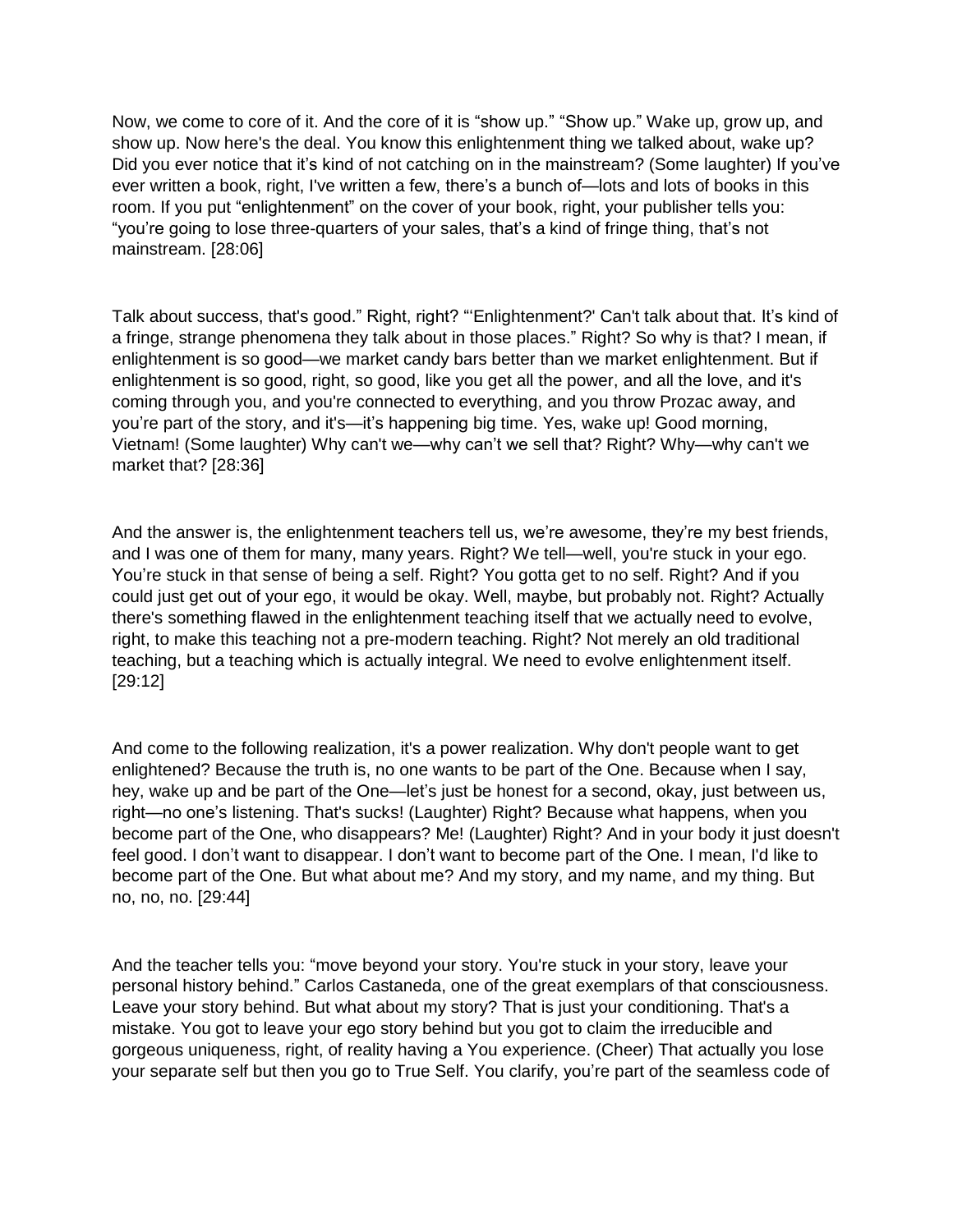the universe, and then you realize that seamless code of the universe is seamless, but it's not featureless. And its irreducibly, radically, gorgeous, unique feature is You. Right? [30:24]

If you want to say it in theistic terms, it's God having a "You experience." (Laughter) If you want to be super cool, you can call it Reality is having a You experience. But if reality is having a John experience and it meets Marc, reality says, "shit man, this sucks! I want to be doing John now. What's Marc doing here?" And actually there is no one extra on the set. Right? It took 13.7 billion years of radical synchronicity, right, to evolve the particular expression of you. That's not your contracted ego. That's not you stuck in your story. "Wait a minute, let's meditate it away." Really? It took 13.7 billion years to create it. "Let's meditate—let's get over that." (Laughter) I don't think so. Right? [31:01]

No, let's meditate away the contraction of separate self and then awaken into, right, True Self. I'm part of the radical seamless code of the universe and then I awaken again into Unique Self. When that happens, something really happens. So I want to give you a little dharma hit from the Bhagavad Gita. The lights will go down. Let's take a little clip for second, if we've got it over here. [31:25] (Scene from The Legend of Bagger Vance plays without sound for one minute.)

[32:19 sound starts]

Movie:

"He's a piece of work."

"Give the man room."

"Knock it out there, Bobby."

Bagger: "Look at his practice swing, almost like he's searchin' for something. Then he finds it. Watch how he settle hisself right into the middle of it, feel that focus. Now he got a lot of shots he could choose from: duffs and tops and skulls. There's only one shot that's in perfect harmony with the field. One shot that's his, authentic shot, and that shot is gonna choose him. There's a perfect shot out there tryin' to find each and every one of us. All we got to do is get ourselves out of its way, let it choose us. Look at him, he in the field. (Sound of ball being hit) You can't see that flag as some dragon you got to slay. You got to look with soft eyes. See the place where the tides and the seasons and the turnin' of the Earth, all come together. Where everything that is, becomes one. You got to seek that place with your soul Junuh. Seek it with your hands don't think about it. Feel it. Your hands is wiser than your head ever gonna be. Now I can't take you there Junuh. Just hopes I can help you find a way. Just you, that ball, that flag, and all you are."

(Lines repeat, overlapping) "Seek it with your hands don't think about it. Feel it. There's only one shot that's in perfect harmony with the field. Your authentic swing. Just you, that ball, that flag, and all that you are."

Spectators cheer and applaud.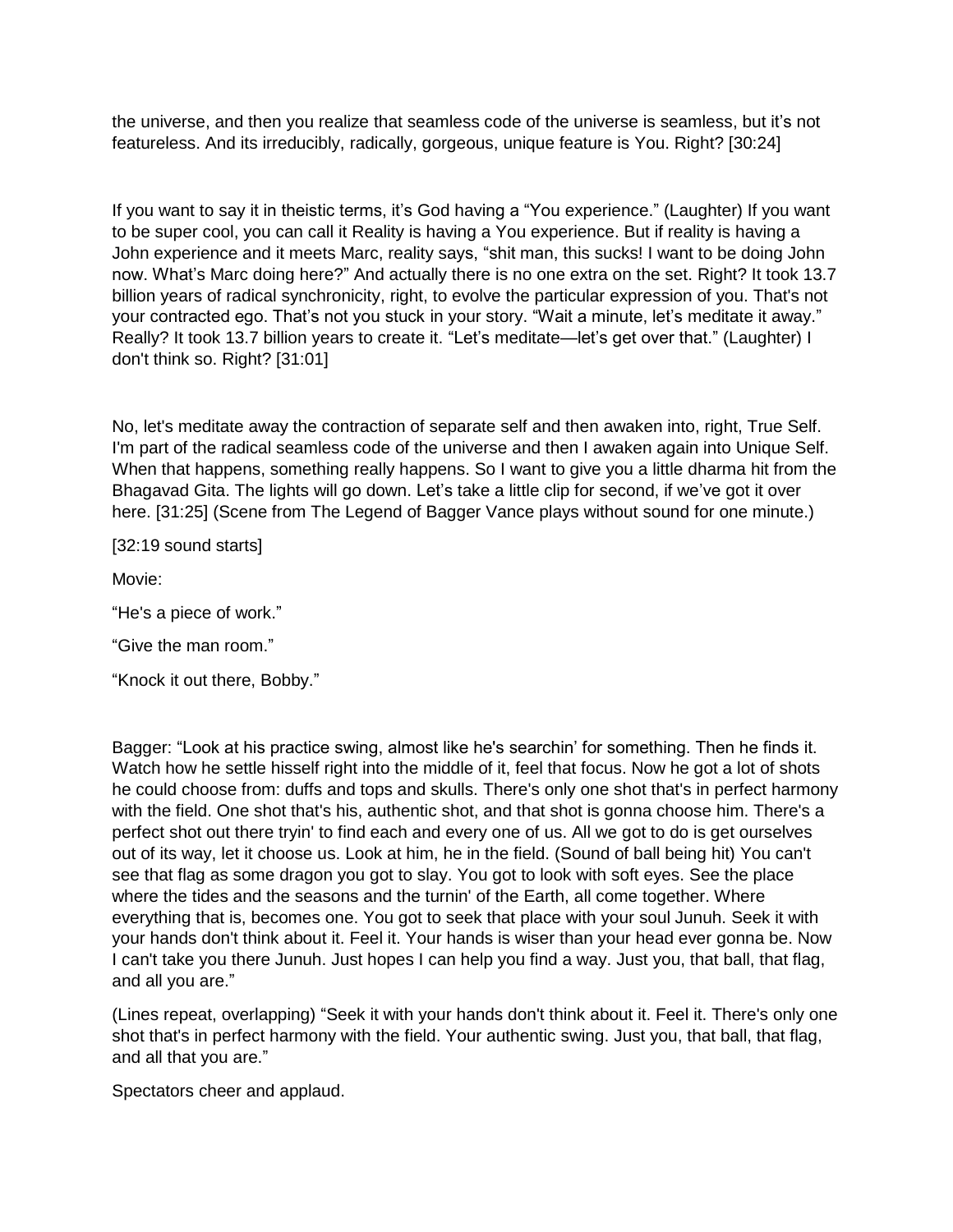## [36:18]

Marc:

So look what happened there. You've got to become part of the field. "The field," is the larger field. In physics, they're referring to it on the outside as the zero-point field. But it's the thought field. Right? It's the heart field. Did you see the flag that said 1? Did you catch that? Right? You got to become part of the field. I moved from separate self to True Self, then as part of the field there's a swing, and that swing's mine. It's my dharma, it's my story. It's my Unique Self, it's my unique gift. [36:49]

It begins to be the answer to the question of "who are you?" Who are you? Right? You are. I am. You are an irreducibly unique expression of the love intelligence. How do you say it Michael? In the love of beauty you always had on? You're an irreducibly unique expression, of the love intelligence and love beauty, that is the initiating and animating Eros, energy of all that is, that lives in you, as you, and through you. That never was, is, or will be ever again. [37:18]

And as an irreducibly Unique Self, you've got a unique perspective that no one else that ever was, is, or will be, can have. And to love God, is to let God see with your eyes. Right? To let God see through your perspective. You've got an irreducible unique taste. Right? And that unique perspective and unique taste fosters your unique gift. And your unique gift allows you to address a unique need. And your unique circle of intimacy and influence, that can be addressed by no one that ever was, is, or will be, other than you alone. [37:46]

Like, oh my God! That's what it means to be alive. And then to live that Unique Self, right, to give that gift, that's to "show up." That's what it means to "show up" in the world. So feel into it for a second, okay? Let's get the dharma, let's be not in the dogma, but in the dharma, so in the framework, we're going to have this framework to talk into. So if you're a separate self, it's kind of like being a puzzle piece, right, and you're trying to, kind of, find the puzzle, but everyone is telling you there is no puzzle, there's just you. [38:12]

So you're a puzzle piece and you, kind of, walk, kind of, crooked. You're trying to find your way in the world. Right? You're a puzzle piece, no puzzle, kind of ashamed, go kind of crazy. Right? Because that's what happens. But then you go to True Self, and True Self they tell you, hey, there's only a puzzle. There seems to be lines separating the different puzzle pieces: those are an illusion. Meditate them away. Right? That makes you equally crazy. Right? But if you actually get to Unique Self, and say, wow, I'm a puzzle-piece, and I can locate myself, I fit perfectly. I've got a gift to give that reality needs. The way the Kabbalah said, and the Sufis said it was (speaks in Hebrew) "reality needs your service." [38:49]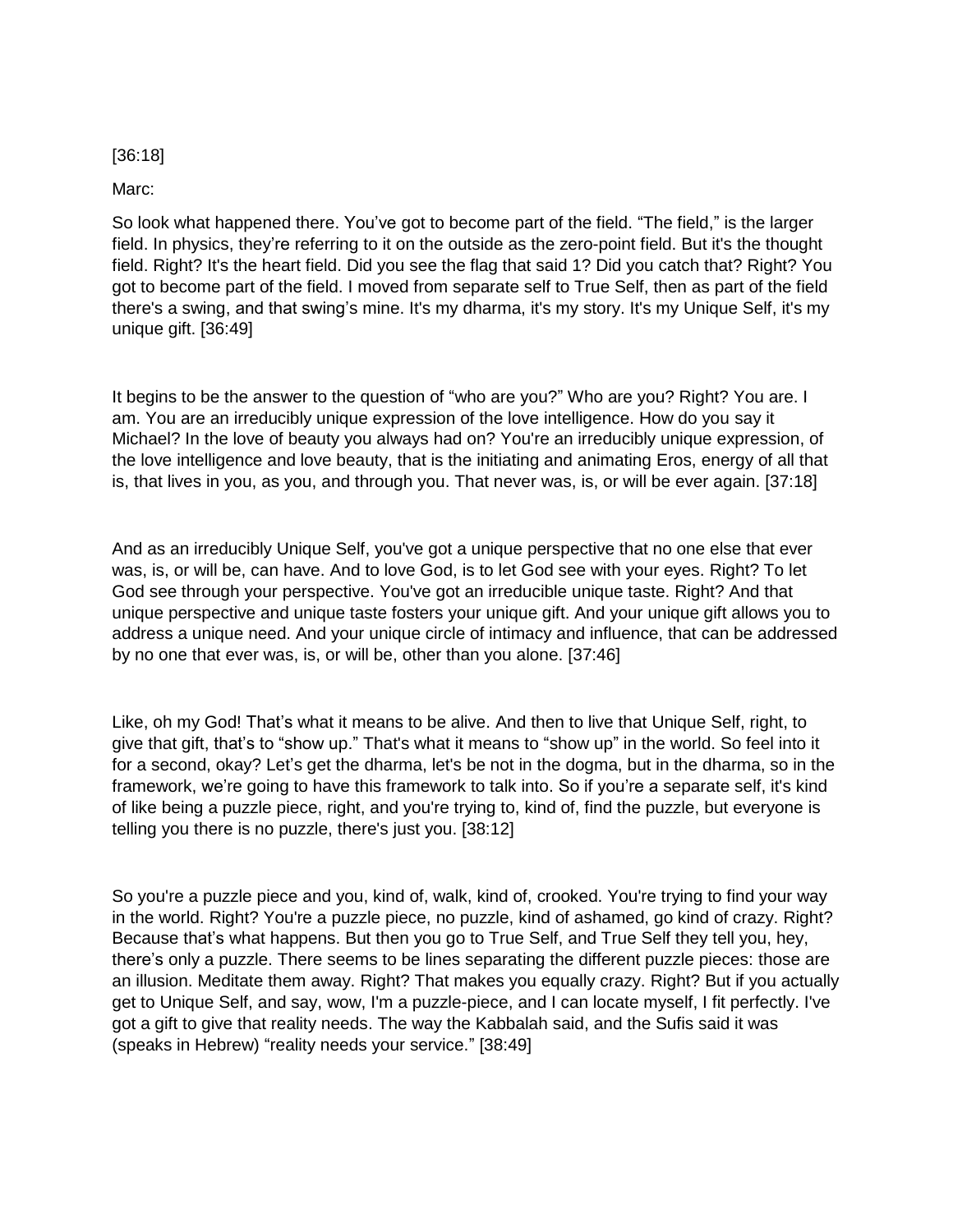Right? Reality needs your service. There's no one else that ever was, is, or will be that can be the unique incarnation of that love-intelligence other than you giving that gift that needs to be given, that's desperately needed by all that is. Right? That's "Unique Self." But that my friends is just the beginning, we then ramp up the whole story, and we move from "Unique Self" to "evolutionary Unique Self." [39:12]

So there's separate self, True Self, Unique Self—there's our new story—there's evolutionary Unique Self. And evolutionary Unique Self isn't just giving his or her gift, evolutionary Unique Self is a servant leader. Right? Evolutionary Unique Self, right, is living in an evolutionary context. Evolutionary Unique Self is feeling all of evolution rising through him or her. So let's take a 2-minute little tour of evolution. If you've heard of the Big Bang, everybody—any Big Bang people here? Let's talk about—give me a show of hands on Big Bang. Good. Okay. So here we go. Give me a drum roll for "evolutionary Unique Self." (Cheering and drum roll) Give me a drum roll. I cannot hear you! I cannot hear a thing in this room! Okay! Here we go! Drum roll, good. Evolutionary Unique Self!

Evolutionary Unique Self is a puzzle piece that completes the puzzle but also evolves the puzzle. Let's take a quick tour, right, kind of, in history. Two minutes. First Big Bang, there are six Big Bangs. Number one: what's the first Big Bang? Cosmological evolution. [40:11]

The whole thing explodes. And the first second of cosmological evolution, what do you have? Radical intelligence. All the laws of math, all the laws of physics, it's all in play, radically intelligent. Then you've got this new emergent—meaning it never was before—new emergent, emergence theory, never was before, complete new creation, which is biological evolution. All of a sudden: quarks to atoms, atoms to molecules, complex molecules. All of a sudden, what do you have? Life. [40:37]

The first cell appears, cells with a nucleus, you go up to plants and, you know, early mammals after the dinosaurs, 150 million years ago. You get to neural nets, right, you get to, wow, 100 million years ago actually, you know. Human beings walking on the savannah, you know. About 200 thousand to 35 thousand, we're not quite sure, right, the beginning of what we call humanity emerges. Okay? So then, you've got cosmological evolution: the first Big Bang. Biological evolution: the second Big Bang. And then 32 to 200 thousand years ago, cultural evolution, right, begins. We begin to evolve consciousness and culture. Then all the stages that John referred to, were the stages of cultural evolution. Right? Emerging consciousness, evolving consciousness and culture. What is that? "Growing up." And along the way, we pick up "waking up" technology. We learn how to "grow up." And then we get to the fourth Big Bang. [41:27]

And the fourth Big Bang, for the first time in history, right—as Julian Huxley reminded us evolution wakes up and becomes conscious of itself. We're no longer locked in a particular part of the story. We actually realize we are part of this great story. Evolution is happening. We can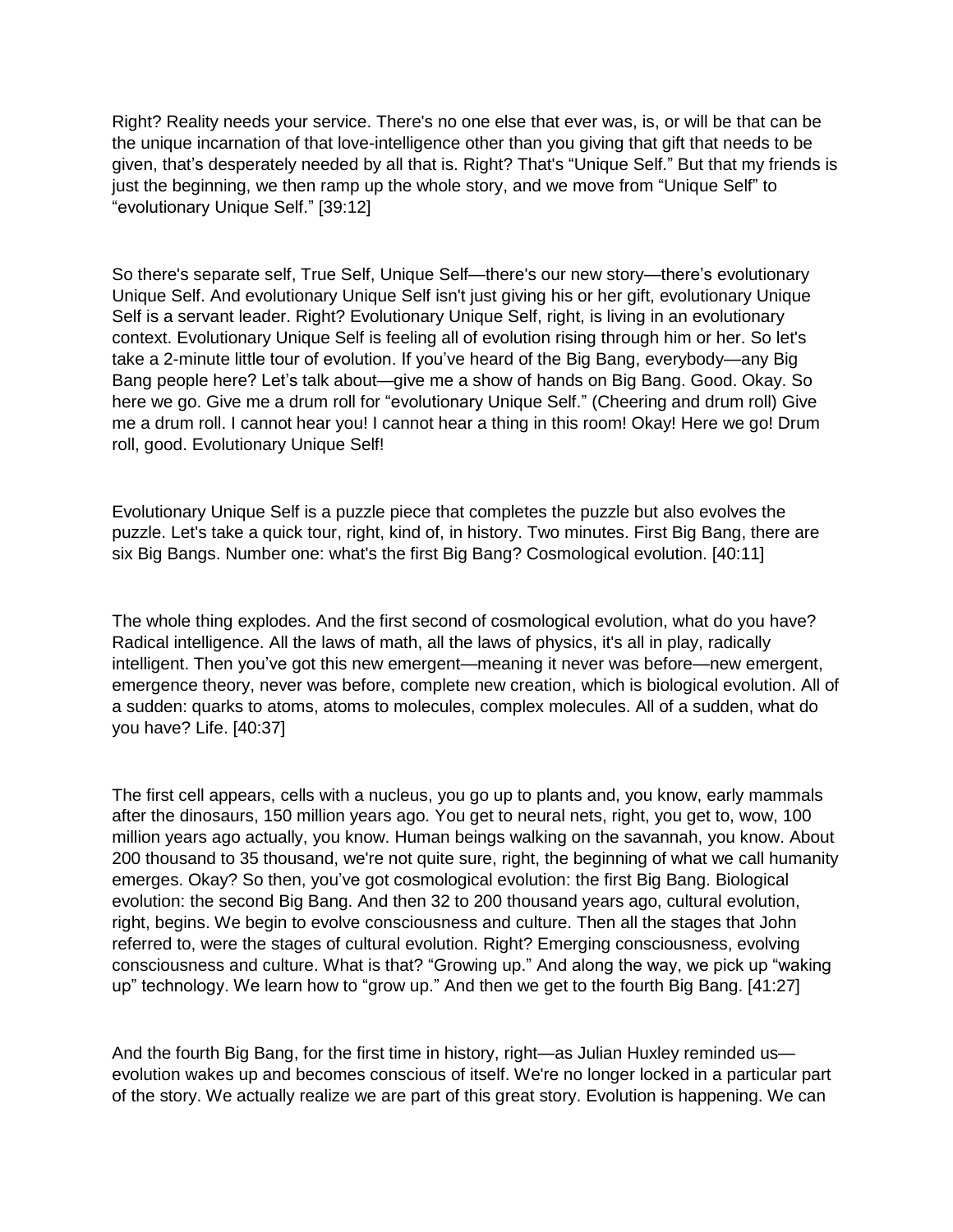see it. We can actually tell the story that John told. The story that John just told wasn't tellable a hundred years ago. Nobody was telling that story. What you just saw was, in John's presentation, evolution literally awakening to itself. We were able to tell the story, and take a perspective on the whole story, and not to lock ourselves in any one of the dimensions of the story. That's the fourth Big Bang. [42:06]

The fifth Big Bang: you then awaken more deeply. Evolution awakens to itself as you. You actually realize the evolutionary impulse awakens in me. And I can actually feel the evolutionary impulse active in me, personally. Right? I become the personal face of essence. I become evolution awakening to itself, having a "me" experience. I realize I am the leading edge of evolution itself. Like, wow! Get a—get a sense of that, okay? Get a sense that. So when you grow up, evolution awakens to itself, you get to the higher and higher levels, right, of consciousness that John described. You get to the, what we call the Integral. At that level called Integral, that's when the full experience—now I want you to get the sense because it's wild and crazy and huge—the full experience of being a Unique Self, and being guided by your Unique Self, and having a unique gift to give, and being part of the larger whole, that awakens, right, in higher consciousness. Right? So what awakens in higher consciousness is Unique Self. [43:06]

Unique Self is where all of evolution is going until it gets to the fifth Big Bang. Unique Self is the strange attractor of the entire evolutionary process from cosmological to biological to cultural evolution, through all the stages, wakes up to itself as your Unique Self. So the strange attractor of all of evolution is the movement from more and more complexity. More and more consciousness. More and more uniqueness. We move from unconscious uniqueness to conscious uniqueness. And uniqueness begins to guide us, right, the universe self-organizes, but the principle of self-organization is uniqueness. [43:41]

Now look what happens, when you get to the sixth Big Bang. And the sixth Big Bang is, when you realize that only an evolutionary Unique Self can come together with other evolutionary Unique Selves, and form an evolutionary "We space." See, separate selves—and feel into the structure of the other with me—separate selves can't form a "We space." They are always fighting. Heidegger said, you can never form a "we" as separate selves.

True Self can't form a "We space." There's only one. Right? It's only Unique Selves and evolutionary Unique Selves that can actually emerge as servant leaders, serving the larger vision of evolution heroically, and expressing and incarnating in ourselves the next evolved emergence of the good, the true, and the beautiful, which is the direction of evolution itself, which is me. Right? I am the next emergence of the good, the true, and the beautiful. When I come together with you, then we form an evolutionary We space. Where's Eben? Eben likes to call that the move from, you know, mastermind to metamind. [44:42]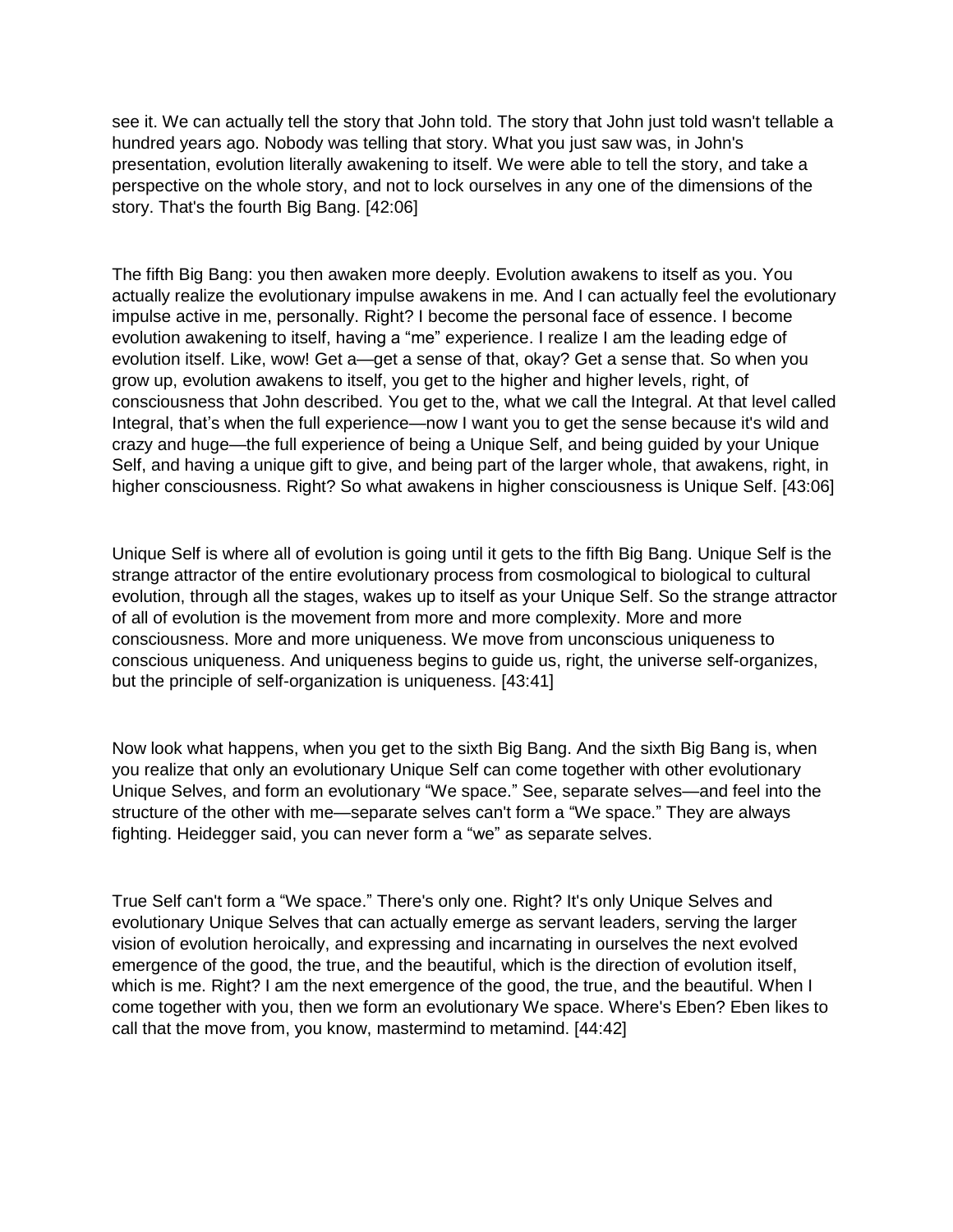Right? Metamind means we're in an evolutionary We space. We can actually create together something larger than the sum of its parts. And we can actually move something in the whole story. So we're here now in this space; we're in an evolutionary We space. We're in that place where evolutionary Unique Selves comes together, we form this larger evolutionary We space that's committed radically and wildly to the evolution of culture and consciousness. [45:05]

So let's try now, in our last few minutes, to kind of put it all together. We just re-say it, recapitulate it, and kind of land it. So we can, kind of, have the frame that we can walk into. So here we go. What's the frame sense we started with? We live in a world—finish it with me—of outrageous pain. That's true. And we've got to get that that's true. The perils are real and denying the perils, right, is insane. Part of waking up is waking up to reality. Right? We live in a world of outrageous pain, personal pain, and collective pain. Right? [45:42]

It's not okay, right, to live in a world in which 17,000 children die every day. It's not okay to live in a world filled with trauma and brutality. And yet there's an enormous promise. We live in a world of outrageous pain. The only response to outrageous pain is, outrageous love. Now when we say "outrageous love," that's not a slogan. The reason I use the word "outrageous" love is because love has become too pallid. We don't know what it means anymore. It's our sacred creed. Right, the World Trade Center goes down, and people call each other on their cell phones, they don't say the Shema prayer, they don't say the sacred creed of Christianity, they say "I love you." Right? [46:16]

"I love you" is our sacred creed. But what does it mean? So when we talk about love, there's ordinary love: that's egocentric love. Love which is a strategy for security. Outrageous love is the love that moves evolution itself. Can you feel that? Outrageous love is what causes quarks to come together and form atoms. And atoms feel lured and attracted to form molecules. Molecules to form larger cells. And what moves the fifth force—what they call it in the Santa Fe Institute—the fifth force of evolution: the force of outrageous love that drives the entire evolutionary process. Which Stuart Kauffman called the ceaseless creativity in Eros of all of reality, moving to higher and higher levels of complexity and consciousness. That's outrageous love. [46:56]

Tagore said, right, ordinary love is mere sentiment. Right? Outrageous love is existence itself. Right? Dante talked about the love that moves the sun and the stars. When you actually awaken to outrageous love, then the very evolutionary Eros that drives the whole process, awakens in you. And when we awaken to be Unique Selves, evolutionary Unique Selves, servant leaders, then love is no longer weak. Love's the strongest force that is because love is the outrageous love that drives the whole process. [47:26]

So here we go. Here's our recapitulation. One: we live in a world—and give me a drum roll after each one. One: we live in a world of outrageous pain. Only response to outrageous pain is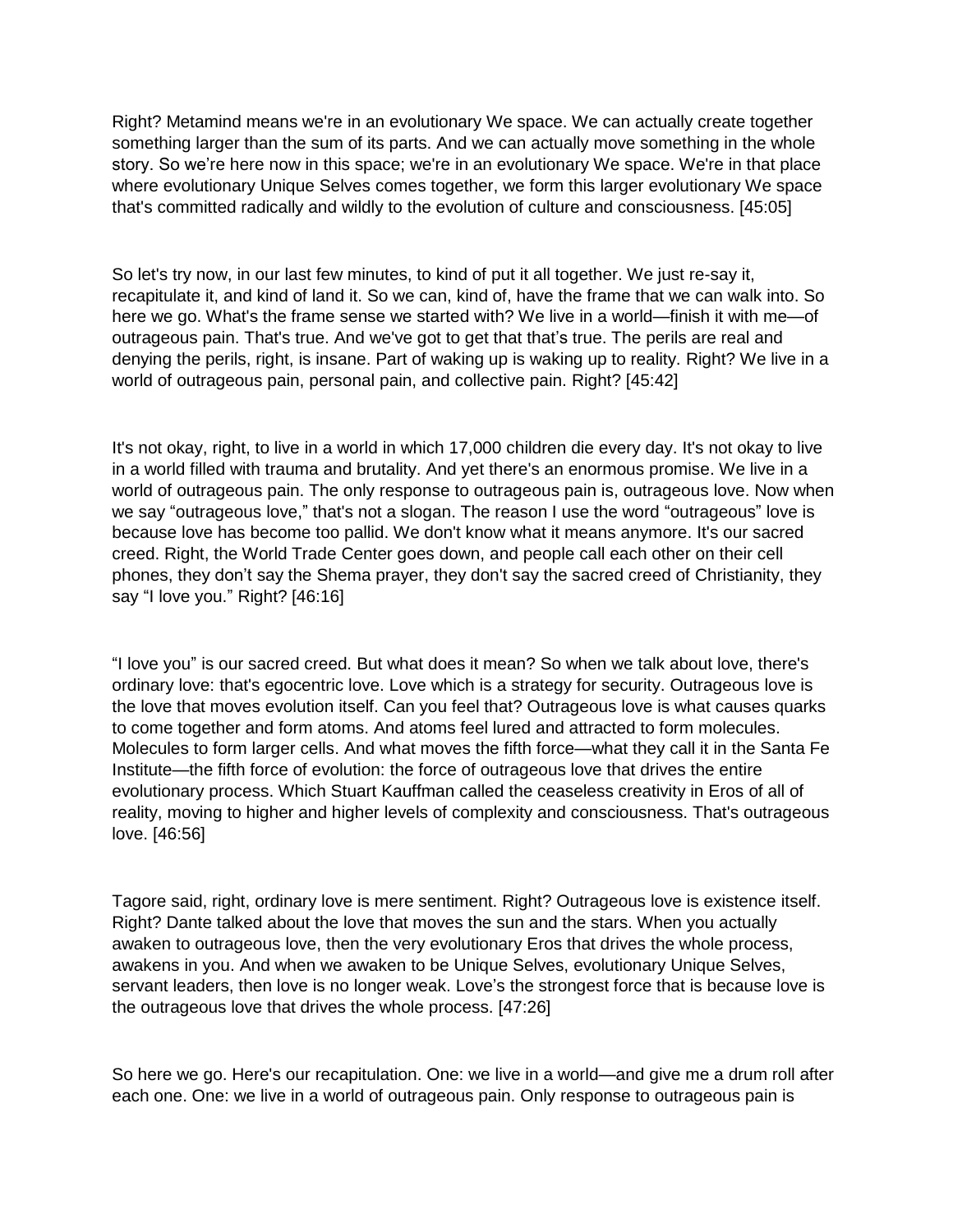outrageous love. (Clapping and drum roll) Give me drum roll. One. Two: so what should you do? You should wake up as an outrageous lover. Is that fair? Does that make sense? (Yes) I think it does. Now what is an outrageous lover do? Okay, that's a good question. [47:49]

So first I just want to point out the outrageous lover keeps every boundary that should be broken. Right? Keeps every boundary that should be kept—I confused that. (Laughs, audience laughs) And breaks every boundary that should be broken. Let's get that straight. (Laughter) That's two. But what does an outrageous lover do? An outrageous lover commits outrageous acts of love. That's what an outrageous lover does. Well, what do you mean? Give me a drum roll on that. Give me a drum roll on that. (Clapping, drum roll, and tambourines) Take responsibility for the drum roll. Okay? So which outrageous acts of love should you commit? After all there's lots of stuff to do out there. So watch for second. You commit the outrageous acts of love that are yours, and ultimately only yours, to commit. [48:30]

The single most important idea we have in the last fifty years of science, comes from a guy named Turing, who was the code cracker in World War II. He wrote an essay called Morphogenesis, and he developed the notion of a self-organizing universe. What's a selforganizing universe? An ant hill self-organizes. How does the ant hill—how do the ants know where to go? Pheromones: a chemical secreted. Our universe self-organizes. How do we know as human beings what to do? Right? The principle, the guiding principle of self-organization is, Unique Self. [49:02]

We commit outrageous acts of love that are ours to commit. Now, take the last step. So what does that mean? It means together we form a Unique Self symphony. There's no corporate office—corporations are important and holy in their conscious capitalist form. There's no government. Governments, when they're not regulating too much but regulating appropriately, right, are conscious and holy. But there's no government, there's no corporation that can do it. The top-down solution of the old world's not going to work. It's a new bottom-up self-organizing world, where we actually have one infinite resource which is our evolutionary creativity. [49:39]

That emerges from our Unique Self committing unique outrageous acts of love, forming a Unique Self symphony, emergent from that is a politics of love. Right? Not as a slogan, right, but as an actual reality when a Unique Self symphony begins to play and we commit outrageous acts of love, and we—we post them on the web, so it creates a viral effect. And you begin to unleash in the world this politics of outrageous love, where people are doing what? They're answering the question of "who are you?" And this is where we finish. Who are you? You are an irreducibly unique expression of the love intelligence and love beauty, that is the initiating and animating Eros of all that is that lives in you, as you, and through you that never was, is, or will be ever again. That has the ability, right, to address a unique need in your unique circle of intimacy and influence that could be addressed by no one that ever was, is, or will be other than you. And when we come together as an evolutionary Unique Selves and we form a Unique Self